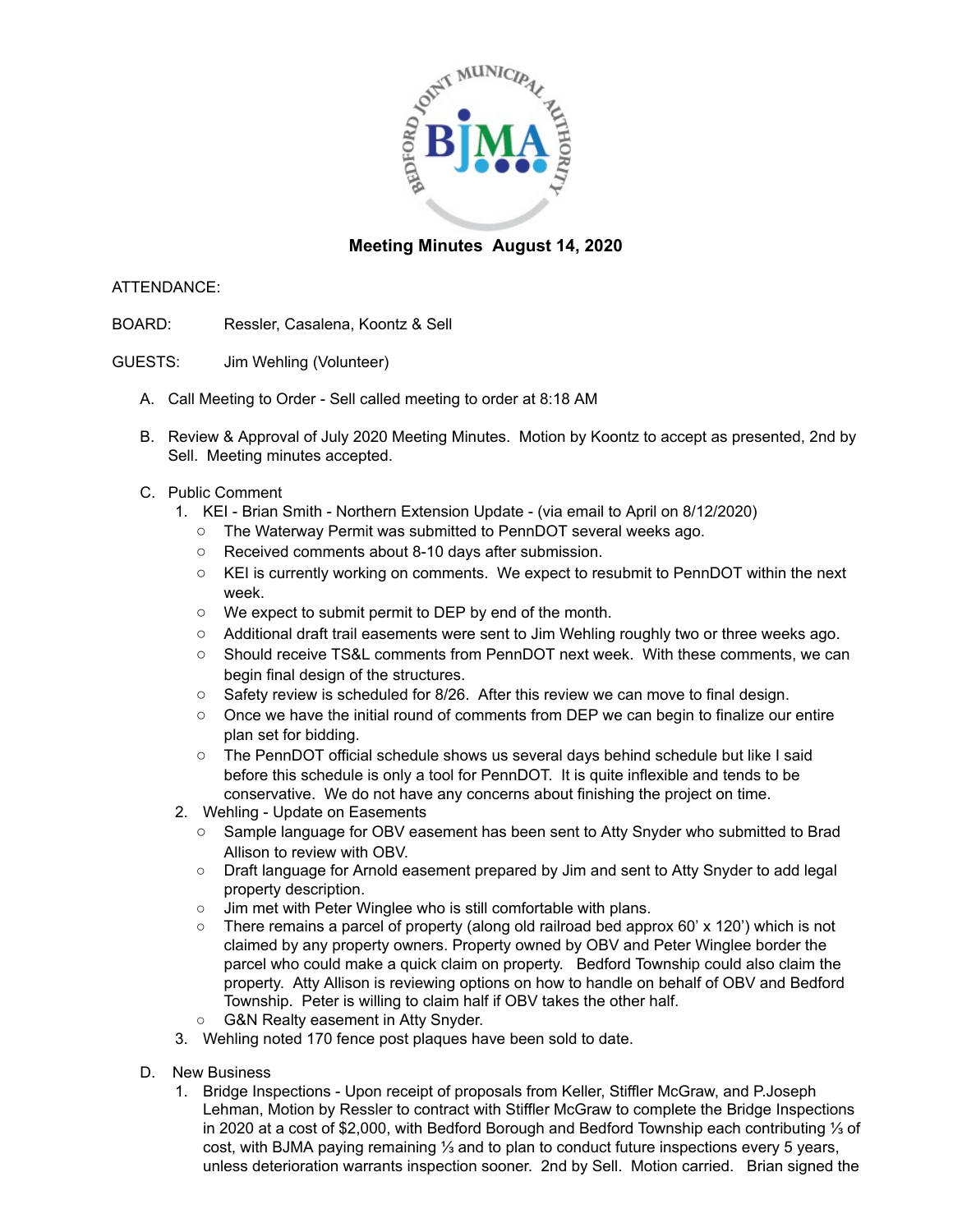proposal acceptance. April will submit to Stiffler McGraw & confirm date(s) for inspection. Bedford Borough noted their payment of \$667 (⅓ of fee) would be a one time contribution and that they do not intend to assist with the inspection costs in the future.

- 2. Share the Love Event BJMA will be participating in the Thomas Subaru fundraiser with co-beneficiary Your Safe Haven. Events expected to kick off this Fall. Stacy Bollman will be our contact. Income generated to the beneficiaries based on Subarus sold during the promotion period. More info to follow.
- E. Old Business
	- 1. Trail Surface No update from Bedford Township on rolling test area.
	- 2. Boat Launch Hometown Bank parking lot plans are still under discussion. Their next meeting to be August 21st. April asked Hometown for consideration of letting us proceed with the launch project even if Hometown does not proceed with the parking lot. April also suggested talking to Rutters about a possible joint project to install launch behind their new convenience store located at the Sunnyside connector. Rutters has been incredibly generous in supporting community organizations in areas where new stores are located. Board discussion positive as a possible consideration either as an alternative to Hometown location or even in addition to the Hometown location. April will reach out to Rutters to start conversation.
	- 3. SAP&DC mini-grant application SAP&DC local reps met for site visit on July 27th to better understand the northern trail extension project. Jim, Brad and April attended. Decision on grants expected at their Sept meeting. There are 11 applicants for the limited amount of funds, but we remain optimistic that at least a portion of grant request may receive funding.
	- 4. Updated signage for kiosks Mary Jo to add Elected Officials to updated Recognition Sign for kiosks. Discussed names to include.
	- 5. Trail Counter Reports Noted the trail counters don't appear to be collecting data for June and July 2020. Jim to reach out to SAP&DC to discuss concerns with the collection / reporting of data.
- F. Reports of Officers
	- Chairman Brian recorded interview for radio spot through Forever Media in a series called I love my town. He was able to share info about the Trail and future development plans. Will air next week.
	- Secretary April sent letter to Diane Flaaen in response to her letter to Bedford County regarding trail name with copy to Bedford County Commissioners.
	- Treasurer See attached report. Motion by Casalea to accept report & pay bills, 2nd by Sell. Motion carried. To date our CFA reimbursements are still outstanding. Brad has communicated with Cody at CFA who has said there is no problem. Brad will reach out for an update on payment again soon if no response.
	- Secretary-Treasurer Eagle Scout project update Mary Jo said Bike Fix It Station project is now proceeding with fundraising phase. Unsure of timeline for installation.

Meeting adjourned at 9:00 AM.

Next Meeting will be September 11th @ 8:15 AM at Penn Square Center, 127 S. Juliana St., Bedford.